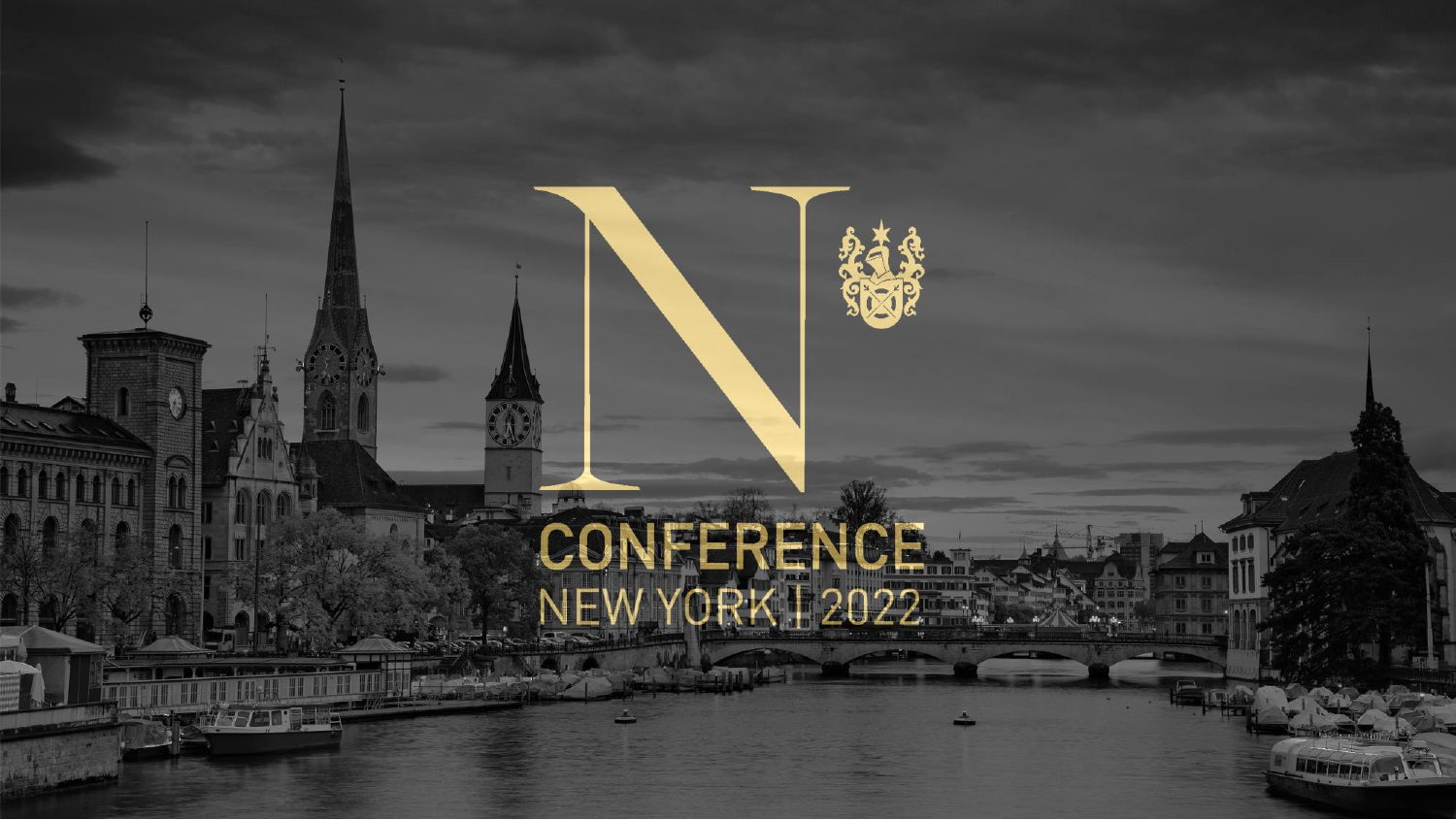#### "THE 5 %"

You lead efficiently in 95% of your negotiations?

The Negotiation Conference 2022 focuses on the remaining 5%.

Your counterpart confronts you with unrealistic demands and does not advocate any cooperation, offer concessions, or seem eager to attain an agreement! You start being emotionally involved in a negotiation process and, therefore, are prompt to make mistakes.

Together with our experts from the FBI, police, UN, business, and sports, we have developed new strategies and tactics for you to succeed in difficult negotiations and under pressure.

Join our global negotiation community in Zurich!

I look forward to seeing you at the Negotiation Conference 2022!

MATTHIAS SCHRANNER

[Watch my story](https://www.youtube.com/watch?v=GxitUmI-ctw)

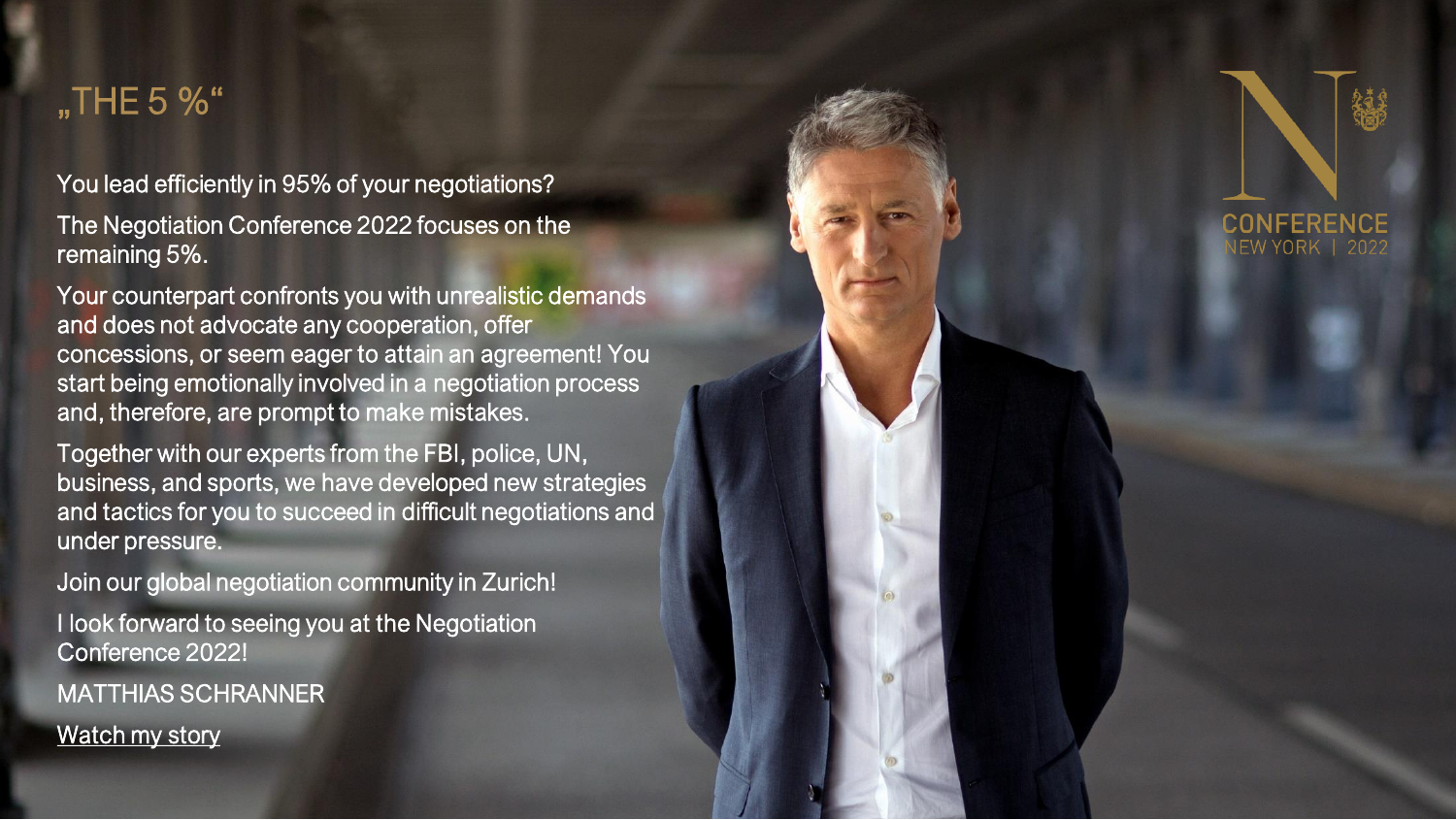



### Friday, November 11, 2022

| 08.30<br>Welcome Coffee |  |
|-------------------------|--|
|-------------------------|--|

- 09.00 Welcome Anna Cajot
- 09.15 Keynote Speech: "The 5 %" Matthias Schranner
- 10.00 Panel Discussion Matthias Schranner – David Petraeus
- 11.00 Networking
- 11.30 Keynote Speech Scott Tillema
- 12.15 Panel Discussion Matthias Schranner - Scott Tillema

12.45 LUNCH

- 13.45 Welcome back Anna Cajot
- 13.45 Keynote Speech: "Mindset" Beth Fisher-Yoshida
- 14.45 Panel Discussion Matthias Schranner - Beth Fisher-Yoshida
- 15.30 Networking
- 16.00 Break out Sessions Matthias Schranner - Scott Tillema
- 17.00 Summary Anna Cajot
- 16.15 Networking Apero

18:00 Farewell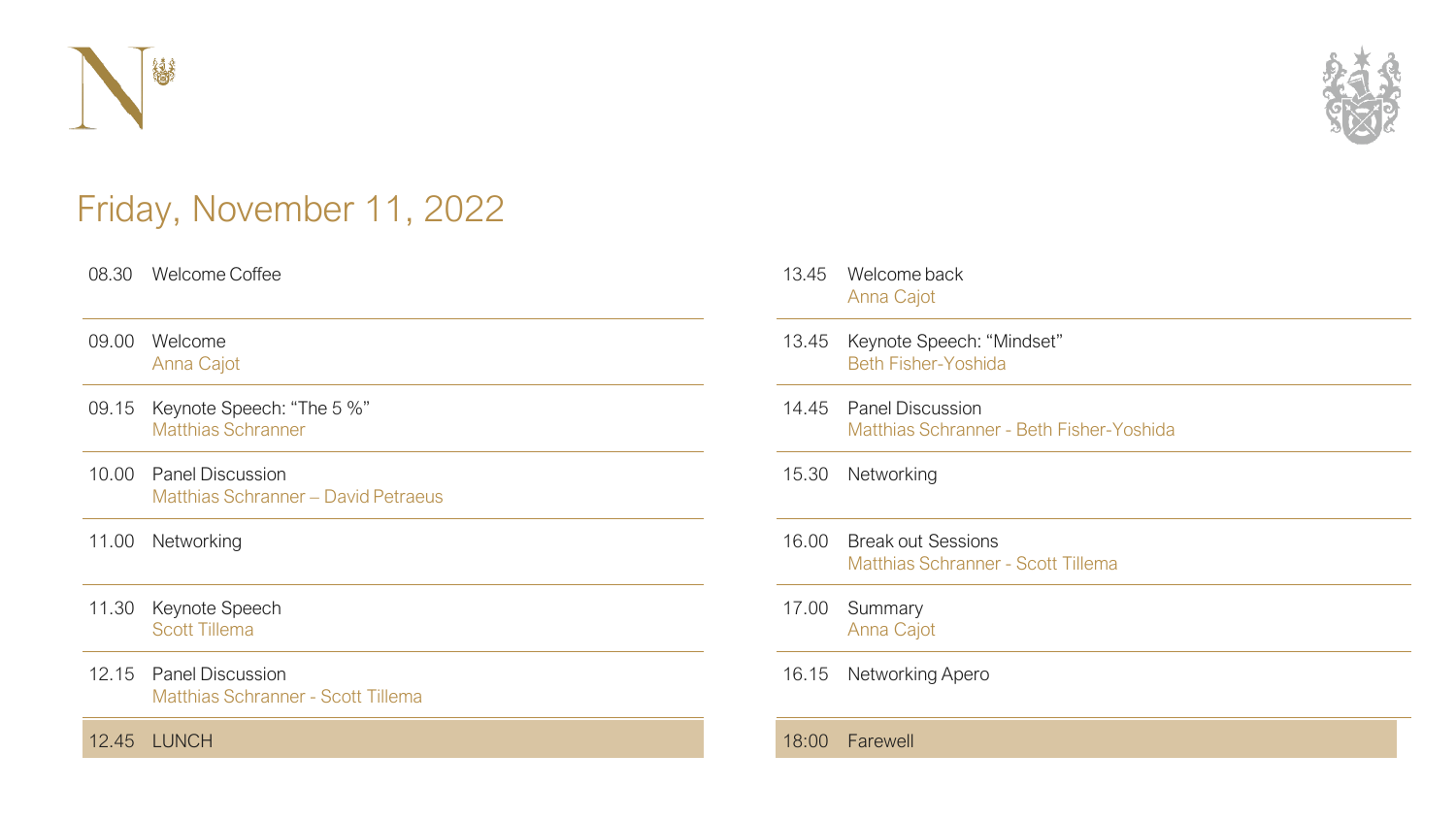



### KEYNOTE SPEAKERS



DAVID PETRAEUS Former Director of the CIA and the chairman of the KKR Global Institute.



MATTHIAS SCHRANNER Global Negotiation Expert, advisor for business and government leaders in over 40 countries.



BETH FISHER-YOSHIDA Program Director, Negotiation and Conflict Resolution, Vice Chair of Faculty at Columbia School of Professional Studies.

.



SCOTT TILEMA Lieutenant Chicago police department, Police Hostage Negotiator, Negotiator SWAT team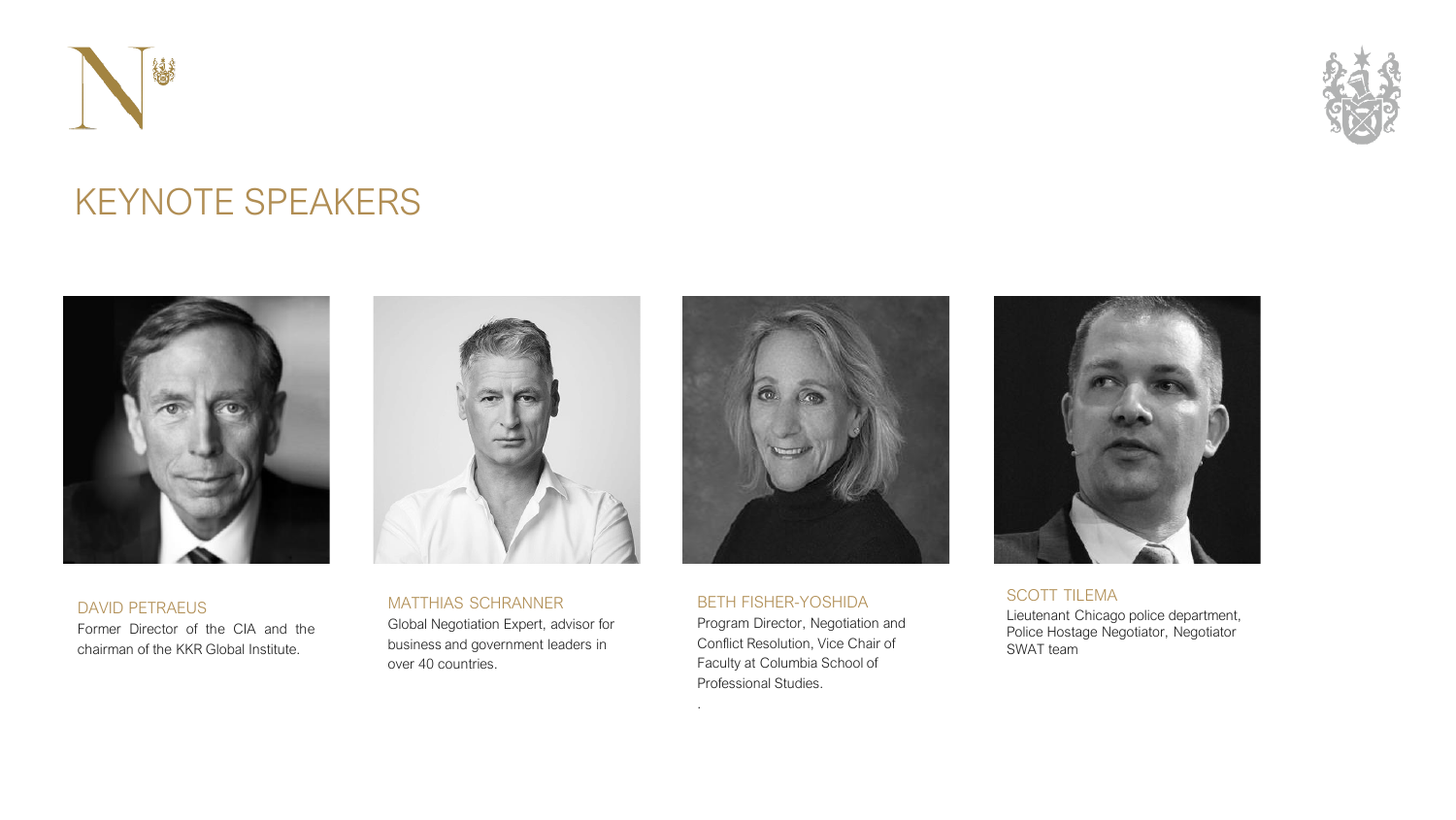



## "The 5  $\%$ " – Finding solutions in difficult negotiations



What strategy should you use when a negotiation becomes difficult? Avoid a conflict, build up pressure or offer cooperation?



There are ten winning tactics you need to know to lead negotiations to success.



Internal stakeholders are the most unpredictable factor in difficult negotiations. As a leader, you must know how to manage external and internal negotiations.



Based on what information should you make decisions and determine your actions under pressure?



Some managers become more vulnerable under pressure, others more vigorous. How can you make even better use of your team's strengths?



For the difficult "5%", set up a negotiation task force.